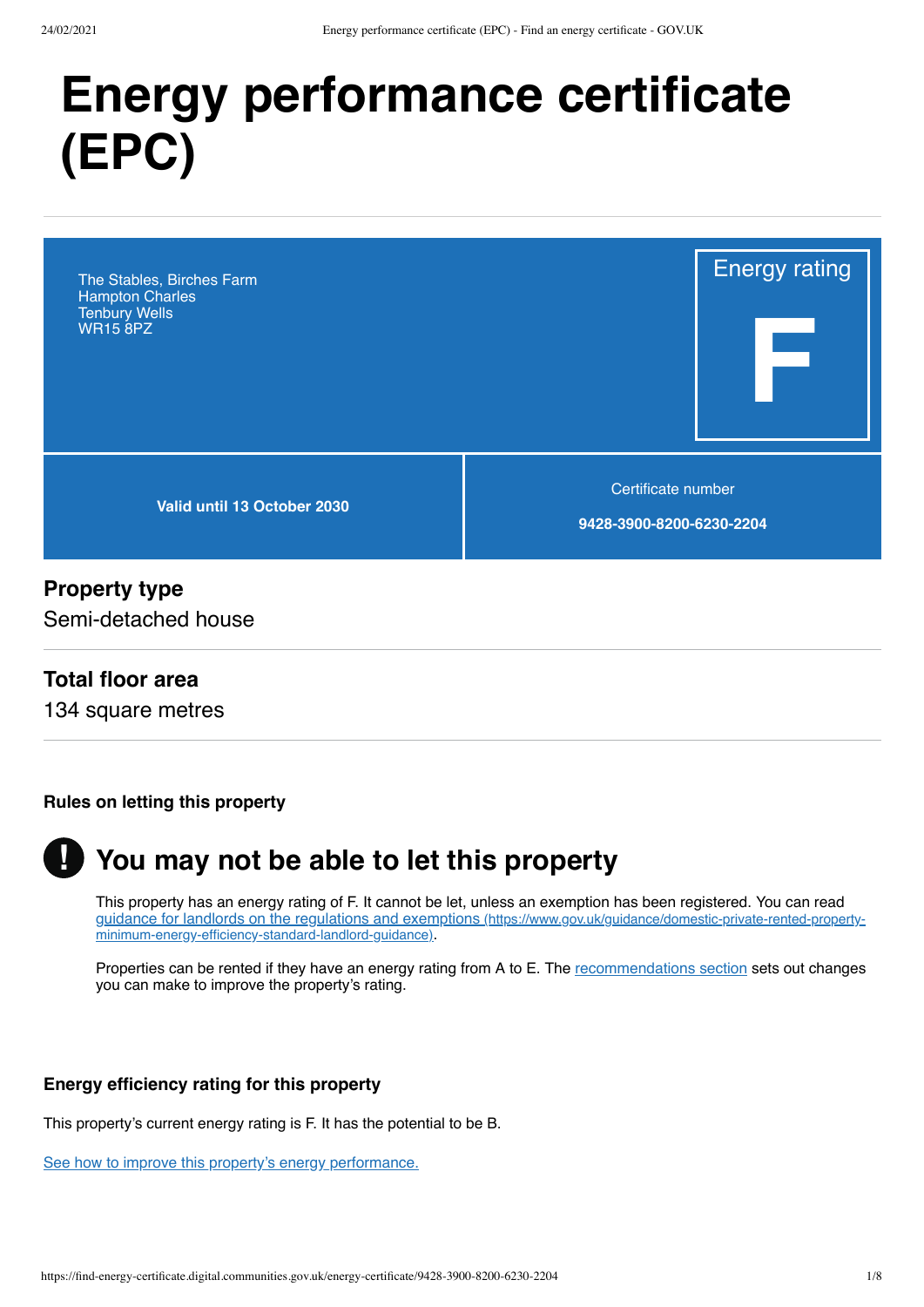| <b>Score</b> | <b>Energy rating</b> | <b>Current</b> | <b>Potential</b> |
|--------------|----------------------|----------------|------------------|
| $92 +$       |                      |                |                  |
| 81-91        | В                    |                | 86  <br>B        |
| 69-80        | C                    |                |                  |
| 55-68        | D                    |                |                  |
| 39-54        | Е                    |                |                  |
| $21 - 38$    | F                    | 371F           |                  |
| $1 - 20$     | G                    |                |                  |

The graph shows this property's current and potential energy efficiency.

Properties are given a rating from A (most efficient) to G (least efficient).

Properties are also given a score. The higher the number the lower your fuel bills are likely to be.

The average energy rating and score for a property in England and Wales are D (60).

#### **Breakdown of property's energy performance**

This section shows the energy performance for features of this property. The assessment does not consider the condition of a feature and how well it is working.

Each feature is assessed as one of the following:

- very good (most efficient)
- good
- average
- $\bullet$ poor
- very poor (least efficient)

When the description says 'assumed', it means that the feature could not be inspected and an assumption has been made based on the property's age and type.

| <b>Feature</b> | <b>Description</b>                                      | Rating    |
|----------------|---------------------------------------------------------|-----------|
| Wall           | Granite or whinstone, as built, no insulation (assumed) | Very poor |
| Roof           | Pitched, 100 mm loft insulation                         | Average   |
| Roof           | Pitched, no insulation (assumed)                        | Very poor |
| Window         | Fully double glazed                                     | Good      |
| Main heating   | Boiler and radiators, oil                               | Average   |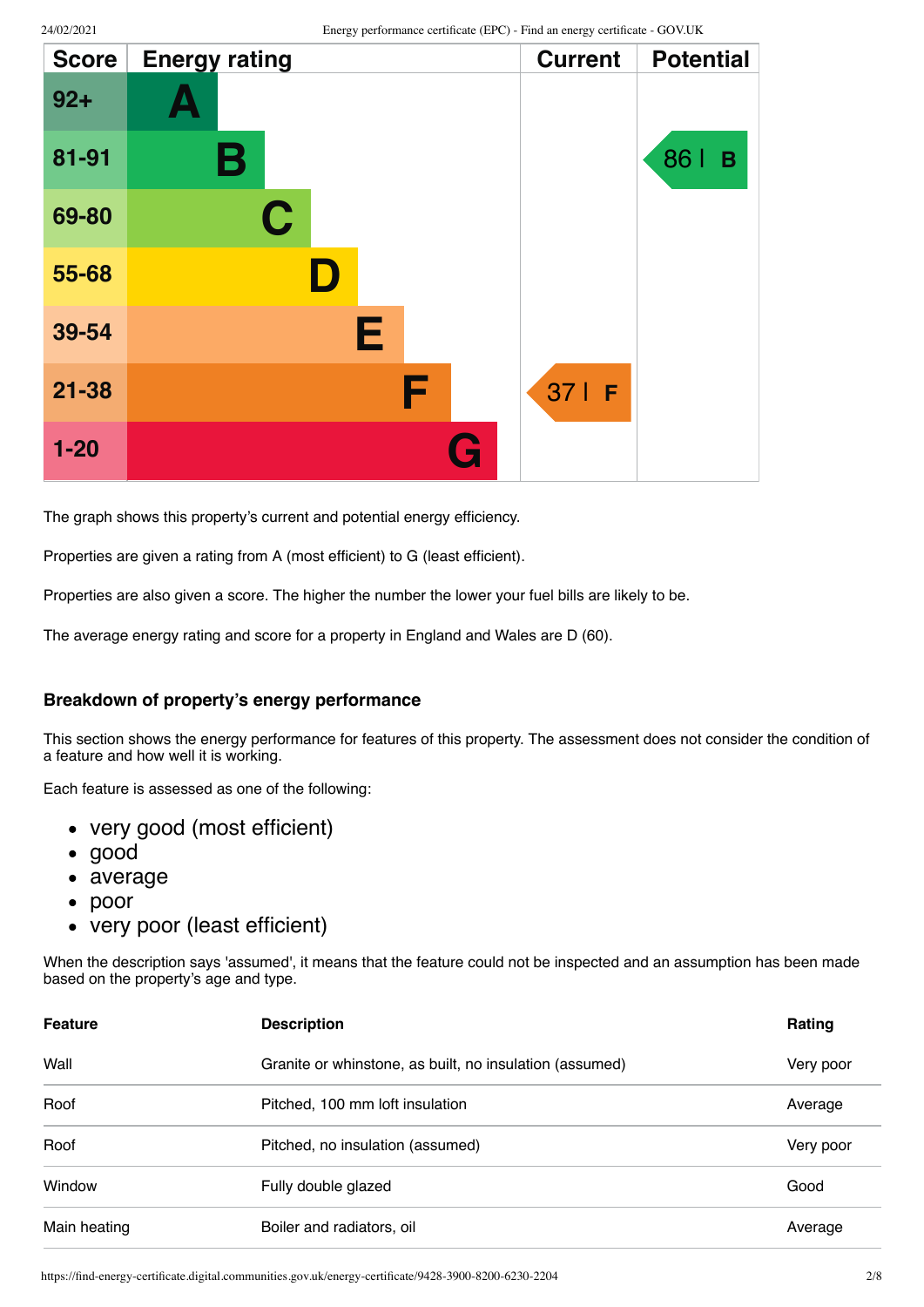24/02/2021 Energy performance certificate (EPC) - Find an energy certificate - GOV.UK

| <b>Feature</b>       | <b>Description</b>                                    | Rating    |
|----------------------|-------------------------------------------------------|-----------|
| Main heating control | Programmer, no room thermostat                        | Very poor |
| Hot water            | From main system                                      | Average   |
| Lighting             | Low energy lighting in all fixed outlets<br>Very good |           |
| Floor                | N/A<br>Solid, no insulation (assumed)                 |           |
| Secondary heating    | None                                                  |           |

# **Primary energy use**

The primary energy use for this property per year is 293 kilowatt hours per square metre (kWh/m2).

#### What is primary energy use?

#### **Environmental impact of this property**

One of the biggest contributors to climate change is carbon dioxide (CO2). The energy used for heating, lighting and power in our homes produces over a quarter of the UK's CO2 emissions.

## **An average household produces**

**This property produces**

10.0 tonnes of CO2

6 tonnes of CO2

# **This property's potential production**

3.0 tonnes of CO2

By making the [recommended changes](#page-3-0), you could reduce this property's CO2 emissions by 7.0 tonnes per year. This will help to protect the environment.

Environmental impact ratings are based on assumptions about average occupancy and energy use. They may not reflect how energy is consumed by the people living at the property.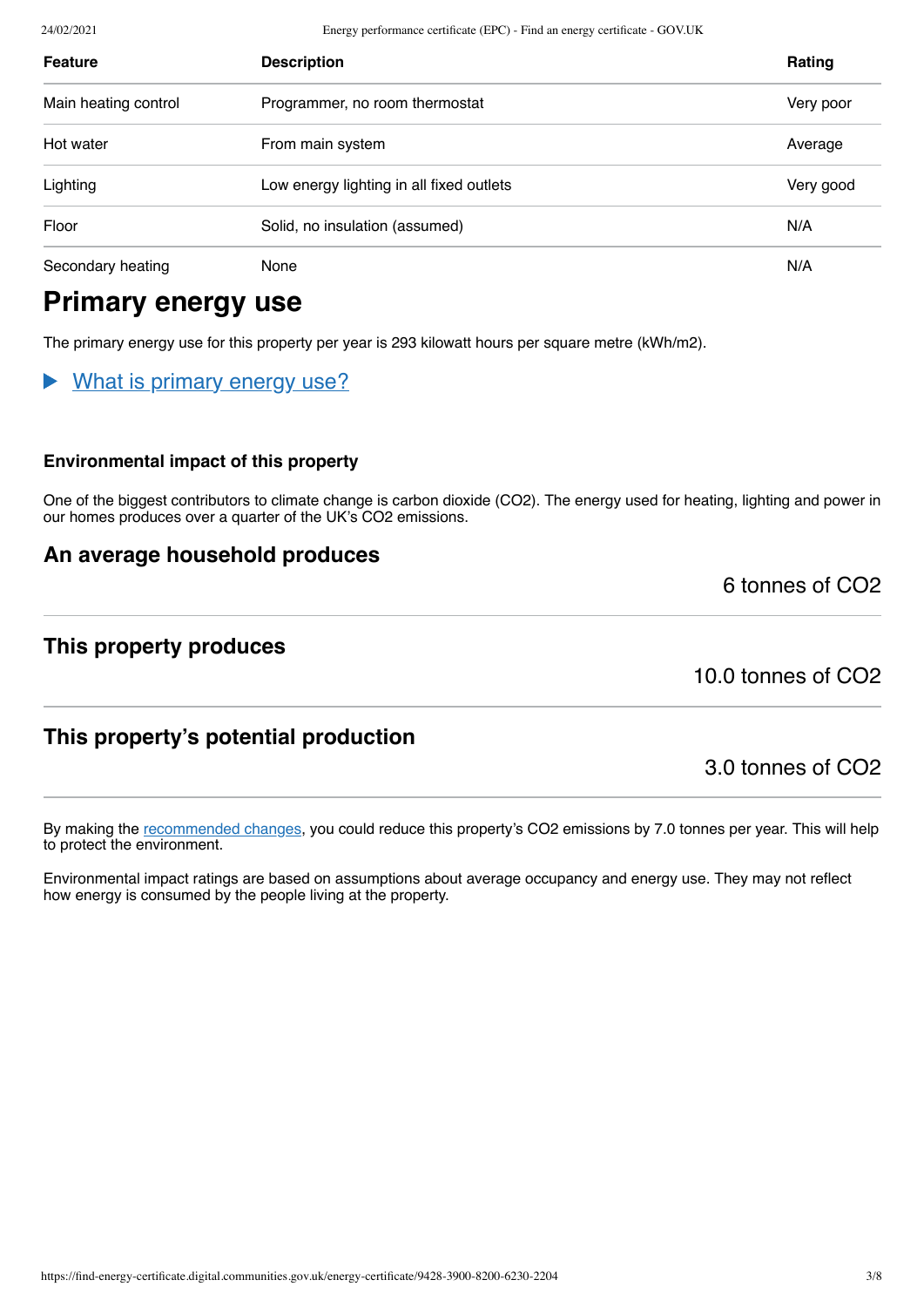#### <span id="page-3-0"></span>**How to improve this property's energy performance**

Making any of the recommended changes will improve this property's energy efficiency.

If you make all of the recommended changes, this will improve the property's energy rating and score from F (37) to B (86).

## What is an energy rating?

# **Recommendation 1: Internal or external wall insulation**

Internal or external wall insulation

# **Typical installation cost**

# **Typical yearly saving**

**Potential rating after carrying out recommendation 1**

Floor insulation (solid floor)

## **Typical yearly saving**

**Potential rating after carrying out recommendations 1 and 2**

# **Recommendation 3: Heating controls (room thermostat and TRVs)**

Heating controls (room thermostat and TRVs)

# **Typical installation cost**

£350 - £450



£4,000 - £14,000

£441

53 |E

£4,000 - £6,000

£71

56 |D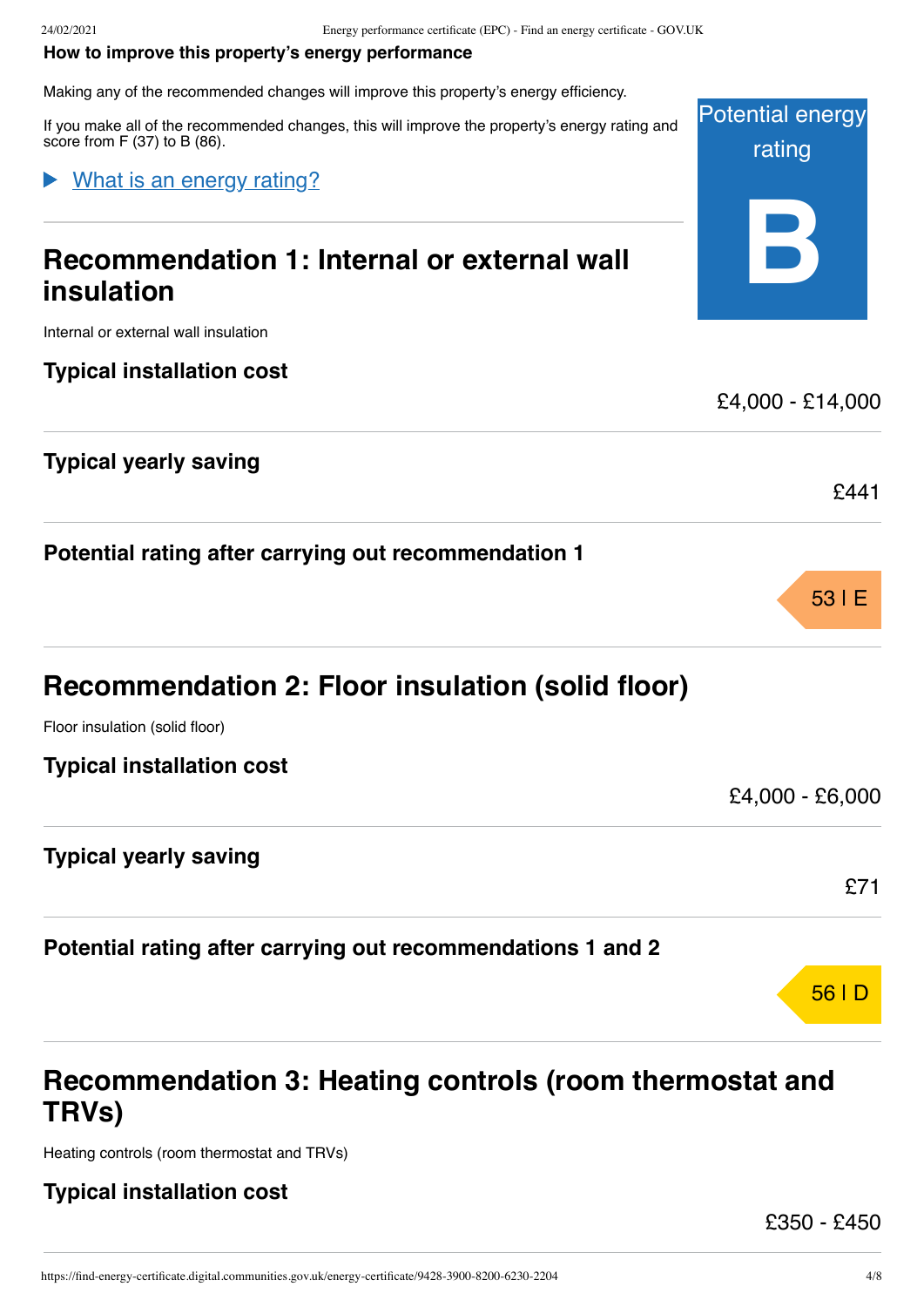|  | Typical yearly saving |
|--|-----------------------|
|  |                       |

|                                                            | L I 04            |
|------------------------------------------------------------|-------------------|
| Potential rating after carrying out recommendations 1 to 3 |                   |
|                                                            | 62 D              |
| <b>Recommendation 4: Solar water heating</b>               |                   |
| Solar water heating                                        |                   |
| <b>Typical installation cost</b>                           |                   |
|                                                            | £4,000 - £6,000   |
| <b>Typical yearly saving</b>                               | £39               |
|                                                            |                   |
| Potential rating after carrying out recommendations 1 to 4 |                   |
|                                                            | 63   D            |
| Recommendation 5: Solar photovoltaic panels, 2.5 kWp       |                   |
| Solar photovoltaic panels                                  |                   |
| <b>Typical installation cost</b>                           |                   |
|                                                            | £3,500 - £5,500   |
| <b>Typical yearly saving</b>                               |                   |
|                                                            | £340              |
| Potential rating after carrying out recommendations 1 to 5 |                   |
|                                                            | 71   C            |
| <b>Recommendation 6: Wind turbine</b>                      |                   |
| Wind turbine                                               |                   |
| <b>Typical installation cost</b>                           |                   |
|                                                            | £15,000 - £25,000 |

# **Typical yearly saving**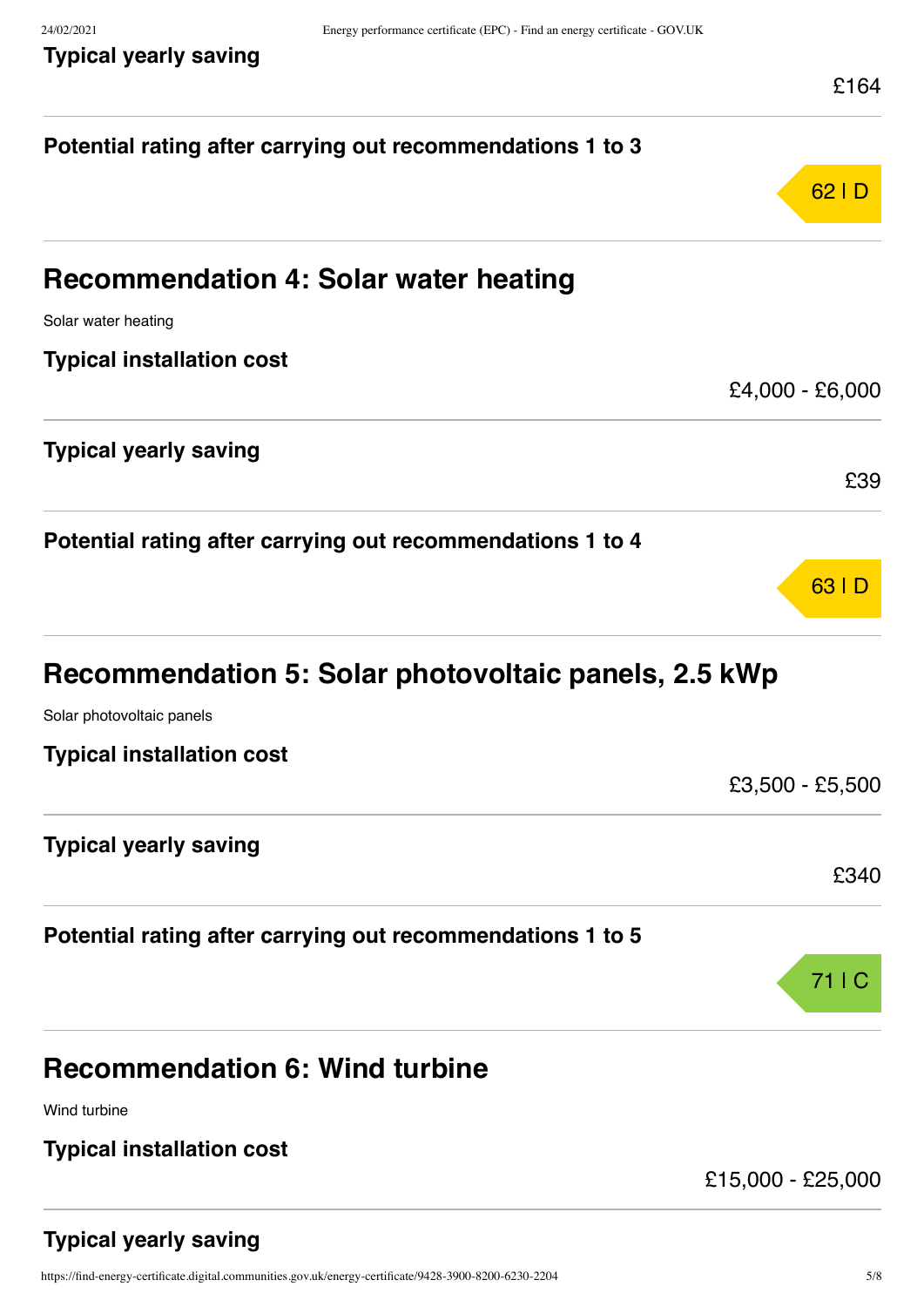# **Potential rating after carrying out recommendations 1 to 6**



# **Paying for energy improvements**

[Find energy grants and ways to save energy in your home.](https://www.gov.uk/improve-energy-efficiency) (https://www.gov.uk/improve-energy-efficiency)

#### **Estimated energy use and potential savings**

## **Estimated yearly energy cost for this property**

£1692

£716

# **Potential saving**

The estimated cost shows how much the average household would spend in this property for heating, lighting and hot water. It is not based on how energy is used by the people living at the property.

The estimated saving is based on making all of the recommendations in [how to improve this property's energy performance.](#page-3-0)

For advice on how to reduce your energy bills visit Simple Energy Advice [\(https://www.simpleenergyadvice.org.uk/\)](https://www.simpleenergyadvice.org.uk/).

# **Heating use in this property**

Heating a property usually makes up the majority of energy costs.

## **Estimated energy used to heat this property**

#### **Space heating**

25125 kWh per year

## **Water heating**

3487 kWh per year

## **Potential energy savings by installing insulation**

| Type of insulation    | Amount of energy saved |
|-----------------------|------------------------|
| Loft insulation       | 4068 kWh per year      |
| Solid wall insulation | 9053 kWh per year      |

You might be able to receive Renewable Heat Incentive payments [\(https://www.gov.uk/domestic-renewable-heat-incentive\)](https://www.gov.uk/domestic-renewable-heat-incentive). This will help to reduce carbon emissions by replacing your existing heating system with one that generates renewable heat. The estimated energy required for space and water heating will form the basis of the payments.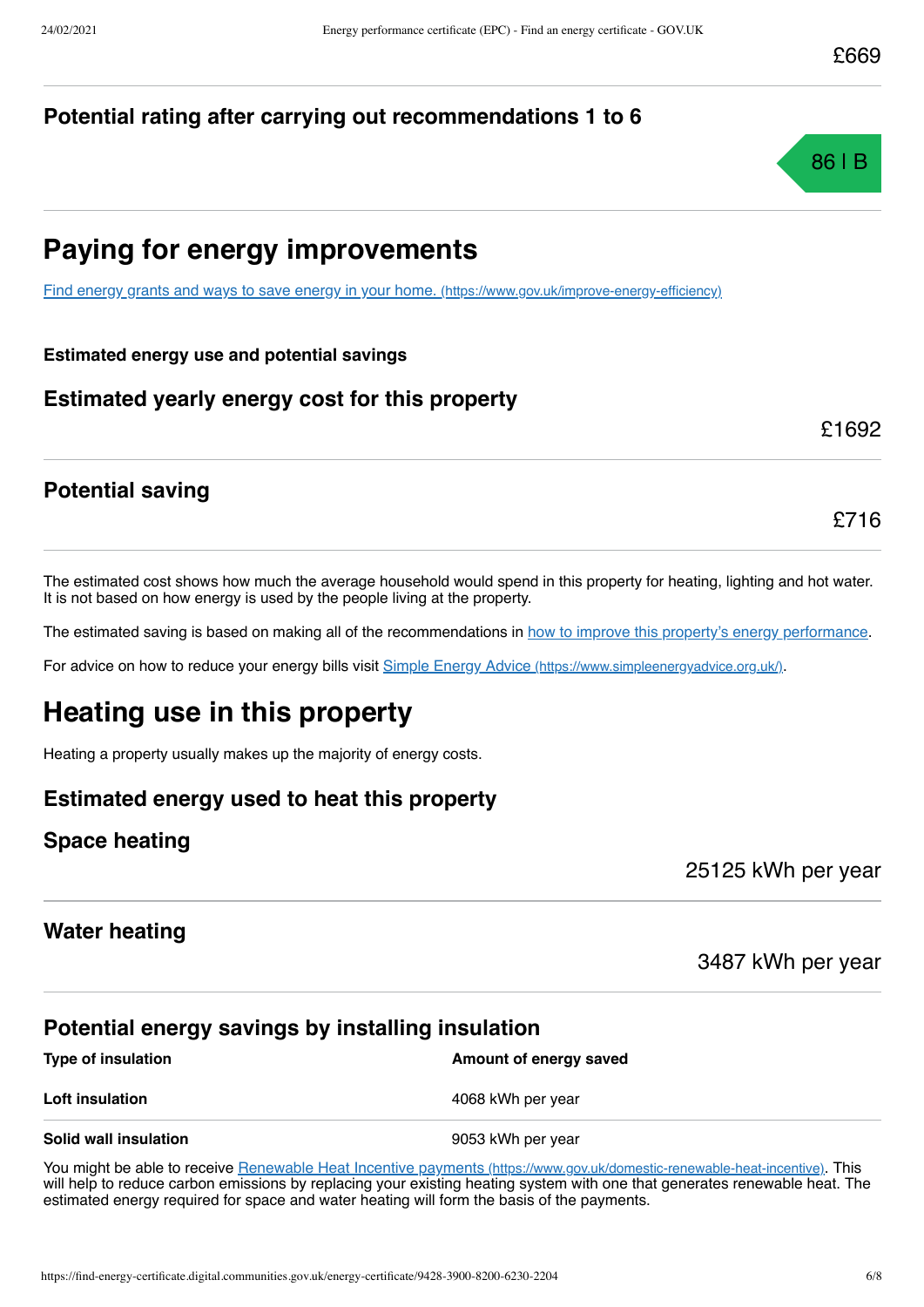#### **Contacting the assessor and accreditation scheme**

This EPC was created by a qualified energy assessor.

If you are unhappy about your property's energy assessment or certificate, you can complain to the assessor directly.

If you are still unhappy after contacting the assessor, you should contact the assessor's accreditation scheme.

Accreditation schemes are appointed by the government to ensure that assessors are qualified to carry out EPC assessments.

# **Assessor contact details**

## **Assessor's name**

Edward Gower

#### **Telephone**

01189770690

#### **Email**

[epc@nichecom.co.uk](mailto:epc@nichecom.co.uk)

# **Accreditation scheme contact details**

# **Accreditation scheme** Elmhurst Energy Systems Ltd

#### **Assessor ID**

EES/019236

#### **Telephone**

01455 883 250

#### **Email**

[enquiries@elmhurstenergy.co.uk](mailto:enquiries@elmhurstenergy.co.uk)

# **Assessment details**

#### **Assessor's declaration**

No related party

#### **Date of assessment**

12 October 2020